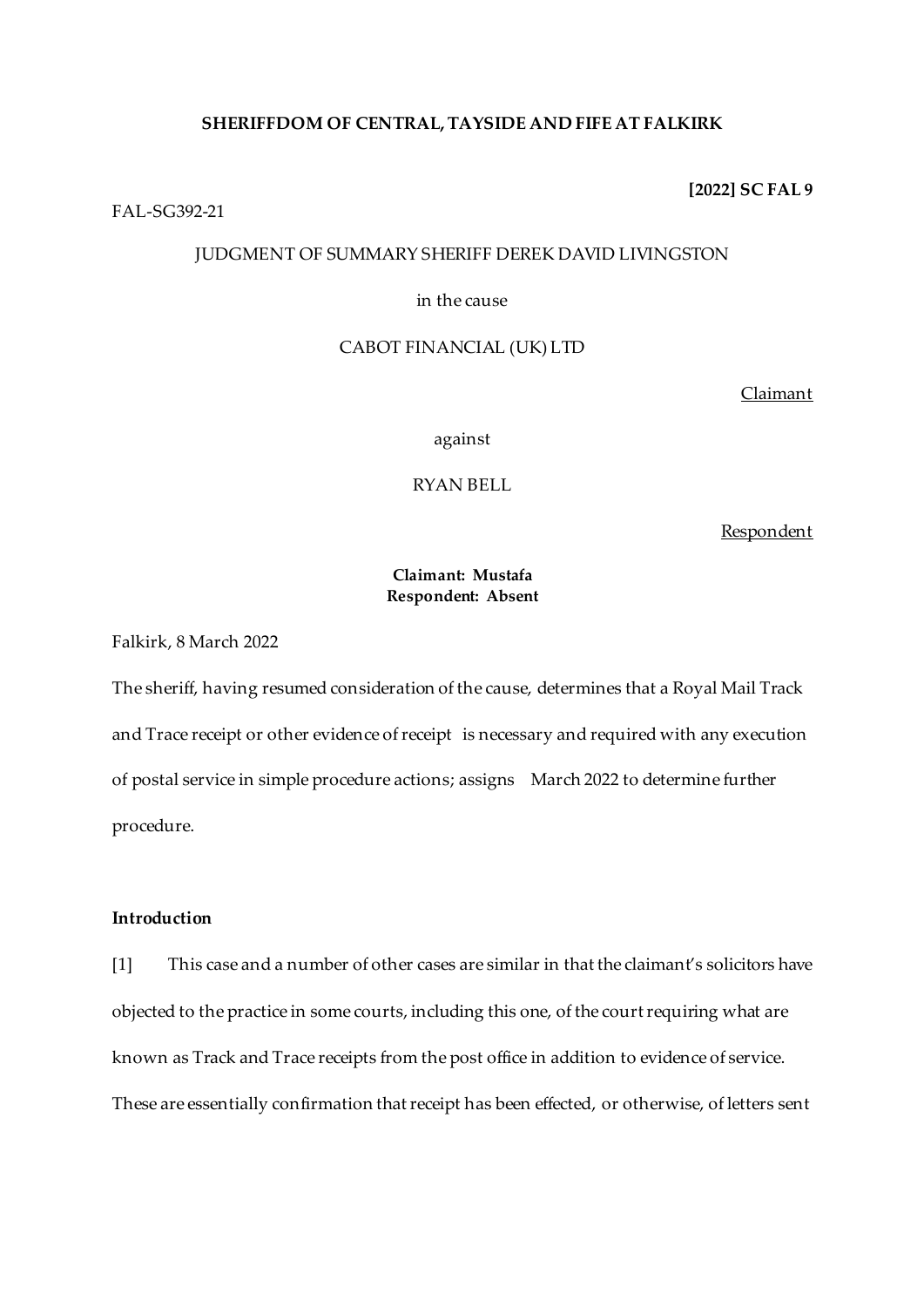by Recorded Delivery. This is in addition to the execution and the Recorded Delivery postal slip.

[2] The court has had sight of the decisions made in the case of *Cabot Financial (UK) Ltd* v *John Finnegan* 2021 SLT (Sh Ct) 237 at Dundee Sheriff court (referred to as "*Finnegan*") and in *Cabot Financial (UK) Ltd* v *Kevin Donnelly* 6 WLUK 142 at Livingston Sheriff Court (referred to as "*Donnelly*") and the submissions and reasoning contained in these cases.

### **Submissions**

[3] A number of statutory provisions were referred to and for ease of reference these are

produced here.

"Citation Amendment (Scotland) Act 1882 S3

In any civil action or proceeding in any court or before any person or body of persons having by law power to cite parties or witnesses, any summons or warrant of citation of a person, whether as a party or witness, or warrant of service or judicial intimation, may be executed in Scotland by an officer of the court from which such summons, warrant, or judicial intimation was issued, or other officer who, according to the present law and practice might lawfully execute the same, or by an enrolled law agent, by sending to the known residence or place of business of the person upon whom such summons, warrant, or judicial intimation is to be served, or to his last known address, if it continues to be his legal domicile or proper place of citation, or to the office of the keeper of edictal citations, where the summons, warrant, or judicial intimation is required to be sent to that office, a registered letter by post containing the copy of the summons or petition or other document required by law in the particular case to be served, with the proper citation or notice subjoined thereto, or containing such other citation or notice as may be required in the circumstances, and such posting shall constitute a legal and valid citation, unless the person cited shall prove that such letter was not left or tendered at his known residence or place of business, or at his last known address if it continues to be his legal domicile or proper place of citation.

#### **Simple Procedure Rules 2016 Part 18**

18.1 What is this Part about?

(1) This Part is about how to formally serve a document on someone living in Scotland.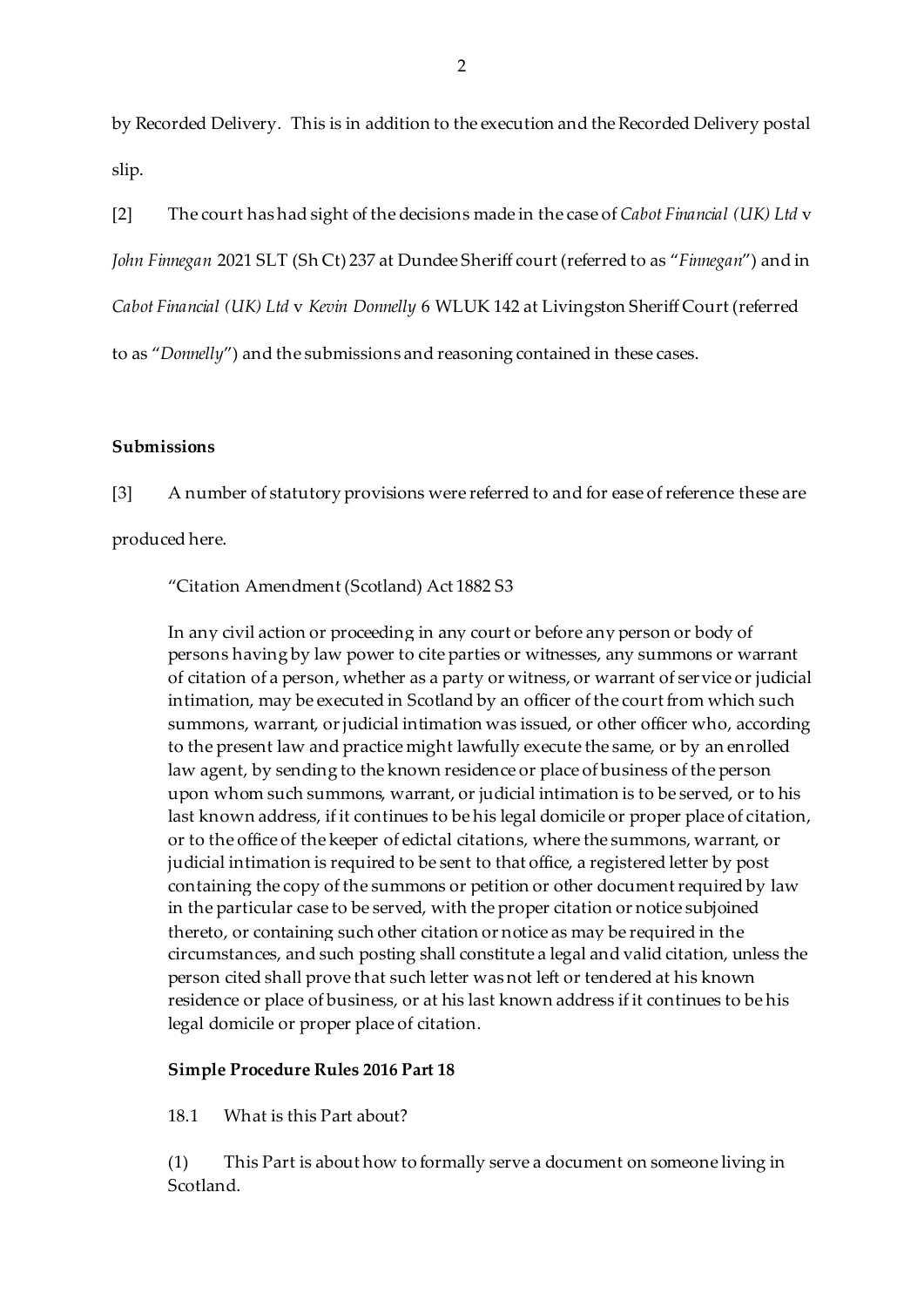18.2 How can you formally serve a document on someone who lives in Scotland?

(1) When these Rules require a document to be formally served, the first attempt must be by a next-day postal service which records delivery.

(2) That may only be done by one of three persons: (a) the party's solicitor, (b) a sheriff officer instructed by the party, (c) the sheriff clerk (where provided for by rule  $6.11(2)$ ).

(3) The envelope which contains the document must have the following label written or printed on it: THIS ENVELOPE CONTAINS A [NAME OF DOCUMENT] FROM [NAME OF SHERIFF COURT] IF DELIVERY CANNOT BE MADE, THE LETTER MUST BE RETURNED TO THE SHERIFF CLERK AT [FULL ADDRESS OF SHERIFF COURT]

(4) After formally serving a document, a Confirmation of Formal Service must be completed and any evidence of delivery attached to it.

(5) Where a solicitor or sheriff officer has formally served the document, then the Confirmation of Formal Service must be sent to the sheriff court within one week of service taking place.

18.3 What if service by post does not work?

(1) If service by post has not worked, a sheriff officer may formally serve a document in one of three ways: (a) delivering it personally, (b) leaving it in the hands of a resident at the person's home, (c) leaving it in the hands of an employee at the person's place of business.

(2) If none of those ways has worked, the sheriff officer must make diligent inquiries about the person's whereabouts and current residence, and may then formally serve the document in one of two ways: (a) depositing it in the person's home or place of business by means of a letter box or other lawful way of doing so, or (b) leaving it at the person's home or place of business in such a way that it is likely to come to the attention of that person.

(3) If formal service is done in either of those ways, the sheriff officer must also do two more things: (a) send a copy of the document to the person by post to the address at which the sheriff officer thinks the person is most likely to be found, and (b) write or print on the envelope containing the document the following label: THIS ENVELOPE CONTAINS A [NAME OF DOCUMENT] FROM [NAME OF SHERIFF COURT]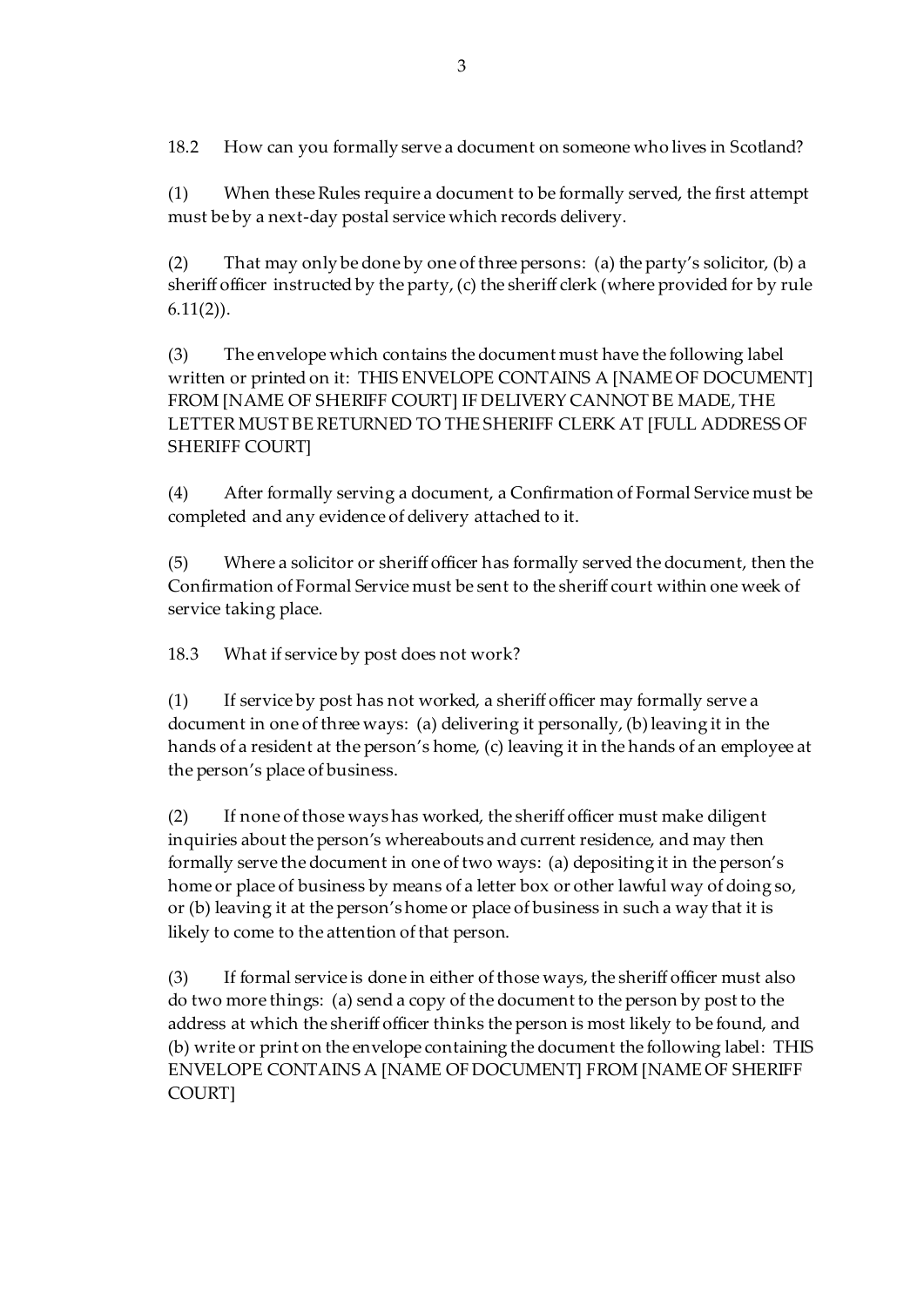# **Ordinary Cause Rules Chapter 5.3**

Postal service or intimation

5.3.(1) In any cause in which service or intimation of any document or citation of any person may be by recorded delivery, such service, intimation or citation shall be by the first class recorded delivery service.

(2) Notwithstanding the terms of section 4(2) of the Citation Amendment (Scotland) Act 1882 (time from which period of notice reckoned), where service or intimation is by post, the period of notice shall run from the beginning of the day after the date of posting.

(3) On the face of the envelope used for postal service or intimation under this rule there shall be written or printed the following notice

'This envelope contains a citation to or intimation from (specify the court). If delivery cannot be made at the address shown it is to be returned immediately to: The Sheriff Clerk (insert address of sheriff clerk's office).'

(4) The certificate of citation or intimation in the case of postal service shall have attached to it any relevant postal receipts.

**The Interpretation and Legislative Reform (Scotland) Act Section 26 Service of documents**

(1) This section applies where an Act of the Scottish Parliament or a Scottish instrument authorises or requires a document to be served on a person (whether the expression 'serve', 'give', 'send' or any other expression is used).

(2) The document may be served on the person—

- (a) by being delivered personally to the person,
- (b) by being sent to the proper address of the person  $-$

# (i) by a registered post service (as defined in <u>[section](https://uk.westlaw.com/Document/I5185FFA0E44A11DA8D70A0E70A78ED65/View/FullText.html?originationContext=document&transitionType=DocumentItem&ppcid=273d15b0078b42cc9f9f3e08a4f416d3&contextData=(sc.Search))  $125(1)$ </u> of the Postal [Services](https://uk.westlaw.com/Document/I5FAEF220E42311DAA7CF8F68F6EE57AB/View/FullText.html?originationContext=document&transitionType=DocumentItem&ppcid=273d15b0078b42cc9f9f3e08a4f416d3&contextData=(sc.Search)) Act 2000 (c.26)), or

(ii) by a postal service which provides for the delivery of the document to be recorded, or

(c) where subsection (3) applies, by being sent to the person using electronic communications.

(3) This subsection applies where, before the document is served, the person authorised or required to serve the document and the person on whom it is to be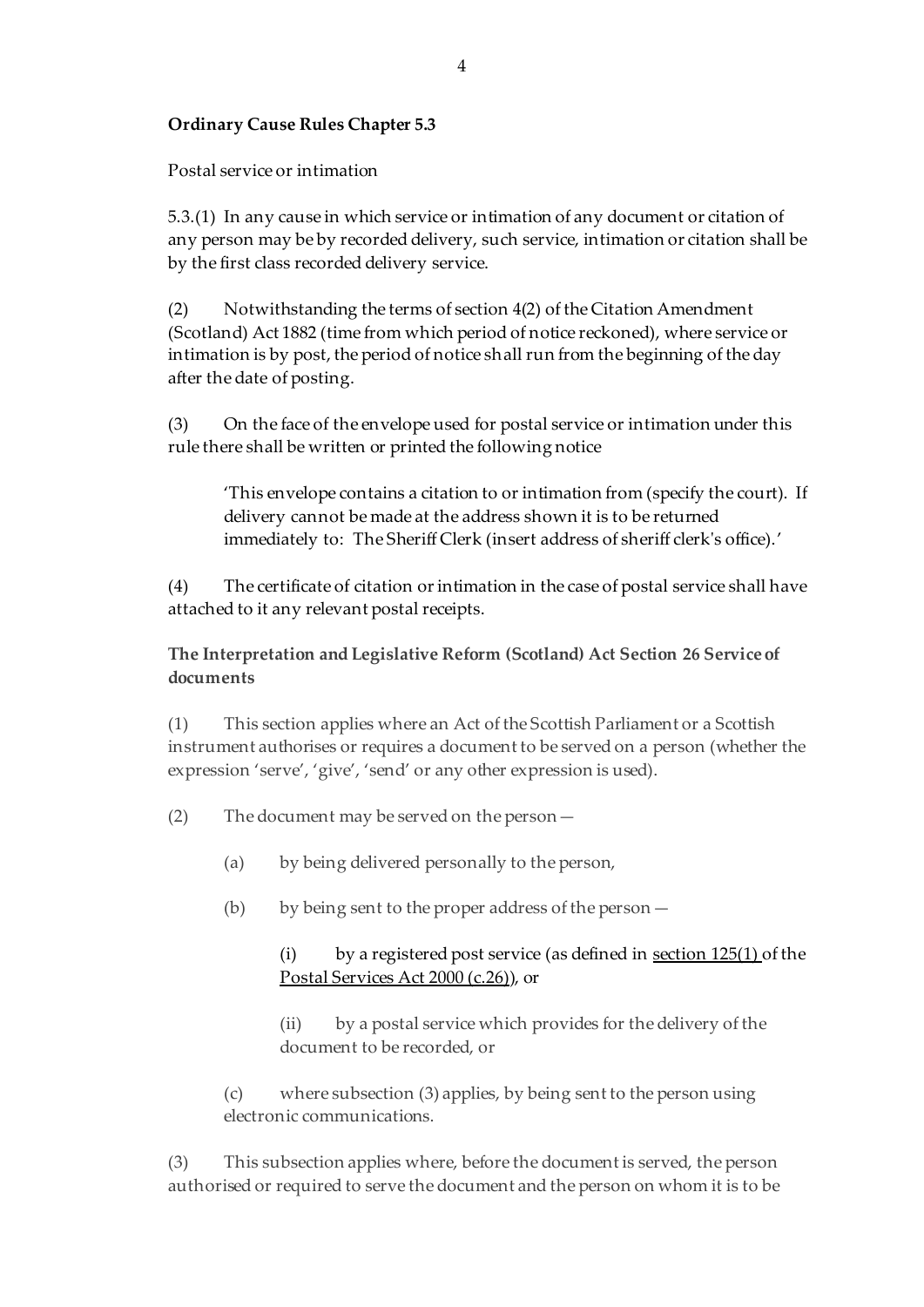served agree in writing that the document may be sent to the person by being transmitted to an electronic address and in an electronic form specified by the person for the purpose.

(4) For the purposes of subsection  $(2)(b)$ , the proper address of a person is  $-$ 

(a) in the case of a body corporate, the address of the registered or principal office of the body,

(b) in the case of a partnership, the address of the principal office of the partnership,

(c) in any other case, the last known address of the person.

(5) Where a document is served as mentioned in subsection (2)(b) on an address in the United Kingdom it is to be taken to have been received 48 hours after it is sent unless the contrary is shown.

(6) Where a document is served as mentioned in subsection  $(2)(c)$  it is to be taken to have been received 48 hours after it is sent unless the contrary is shown.

Court Reform (Scotland Act 2014

# **104 Power to regulate procedure etc. in the sheriff court and the Sheriff Appeal Court**

(1) The Court of Session may by act of sederunt make provision for or about—

(a) the procedure and practice to be followed in civil proceedings in the sheriff court or in the Sheriff Appeal Court,

(b) any matter incidental or ancillary to such proceedings.

(2) Without limiting that generality, the power in subsection (1) includes power to make provision for or about—

(a) execution or diligence following on such proceedings,

(b) avoiding the need for, or mitigating the length and complexity of, such proceedings, including—

> (i) encouraging settlement of disputes and the use of alternative dispute resolution procedures,

(ii) action to be taken before such proceedings are brought by persons who will be party to the proceedings,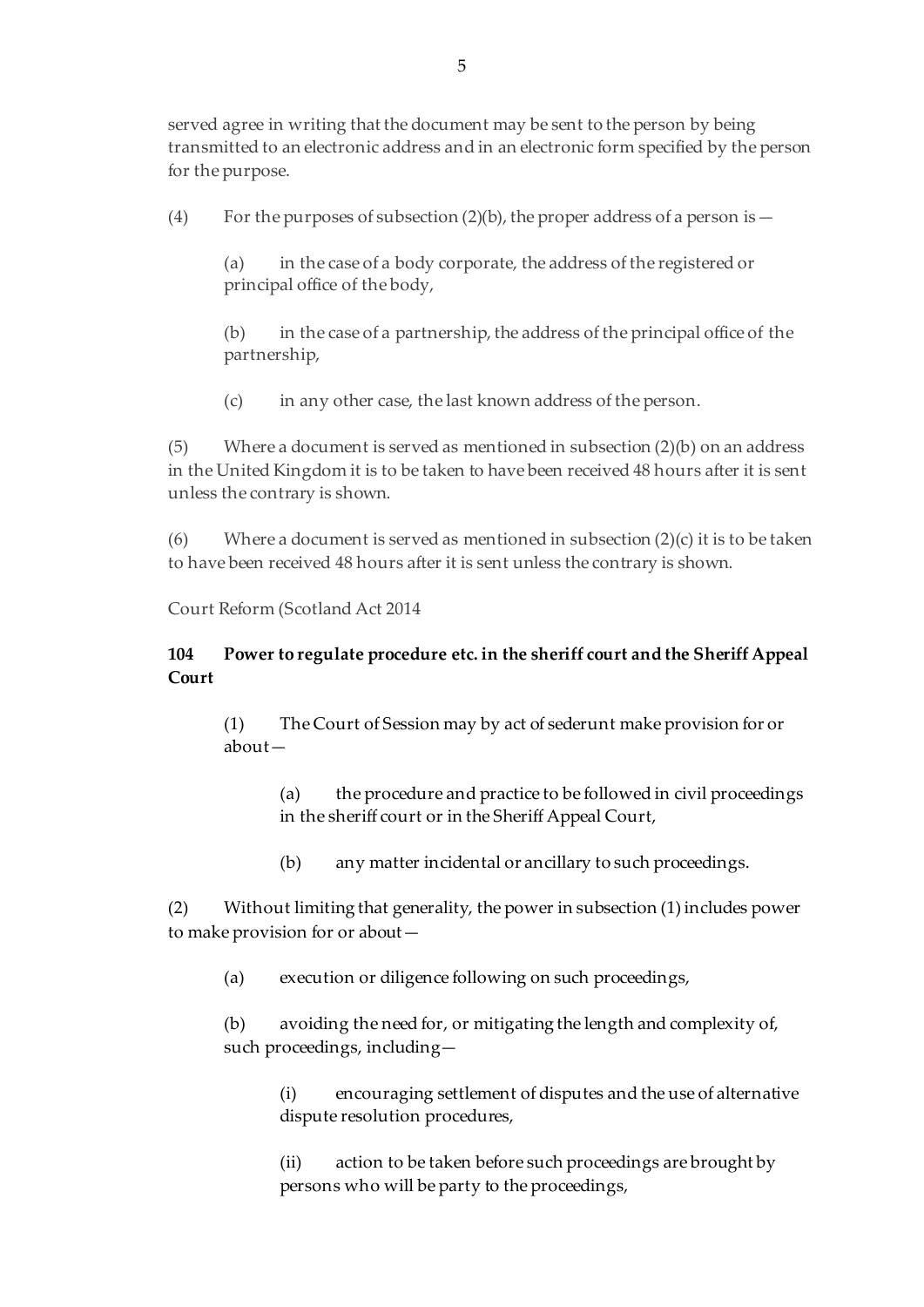(c) other aspects of the conduct and management of such proceedings, including the use of technology,

(d) simplifying the language used in connection with such proceedings or matters incidental or ancillary to them,

(e) the form of any document to be used in connection with such proceedings, matters incidental or ancillary to them or matters specified in this subsection,

(f) appeals against a decision of a sheriff or the Sheriff Appeal Court,

(g) applications that may be made to a sheriff or the Sheriff Appeal Court,

(h) time limits in relation to proceedings mentioned in subsection (1), matters incidental or ancillary to them or matters specified in this subsection,

(i) the steps that a sheriff or the Sheriff Appeal Court may take where there has been an abuse of process by a party to such proceedings,

(j) expenses that may be awarded to parties to such proceedings,

(k) other payments such parties may be required to make in respect of their conduct relating to such proceedings,

(l) the payment, investment or application of any sum of money awarded in such proceedings to or in respect of a person under a legal disability,

(m) the representation of parties to such proceedings, and others, including representation by persons who—

(i) are neither solicitors nor advocates, or

(ii) do not have the right to conduct litigation, or a right of audience, by virtue of section 27 of the Law Reform (Miscellaneous Provisions) (Scotland) Act 1990,

(n) the functions and rights of persons appointed by a sheriff or the Sheriff Appeal Court in connection with such proceedings,

(o) witnesses and evidence, including modifying the rules of evidence as they apply to such proceedings,

(p) the quorum for sittings of the Sheriff Appeal Court,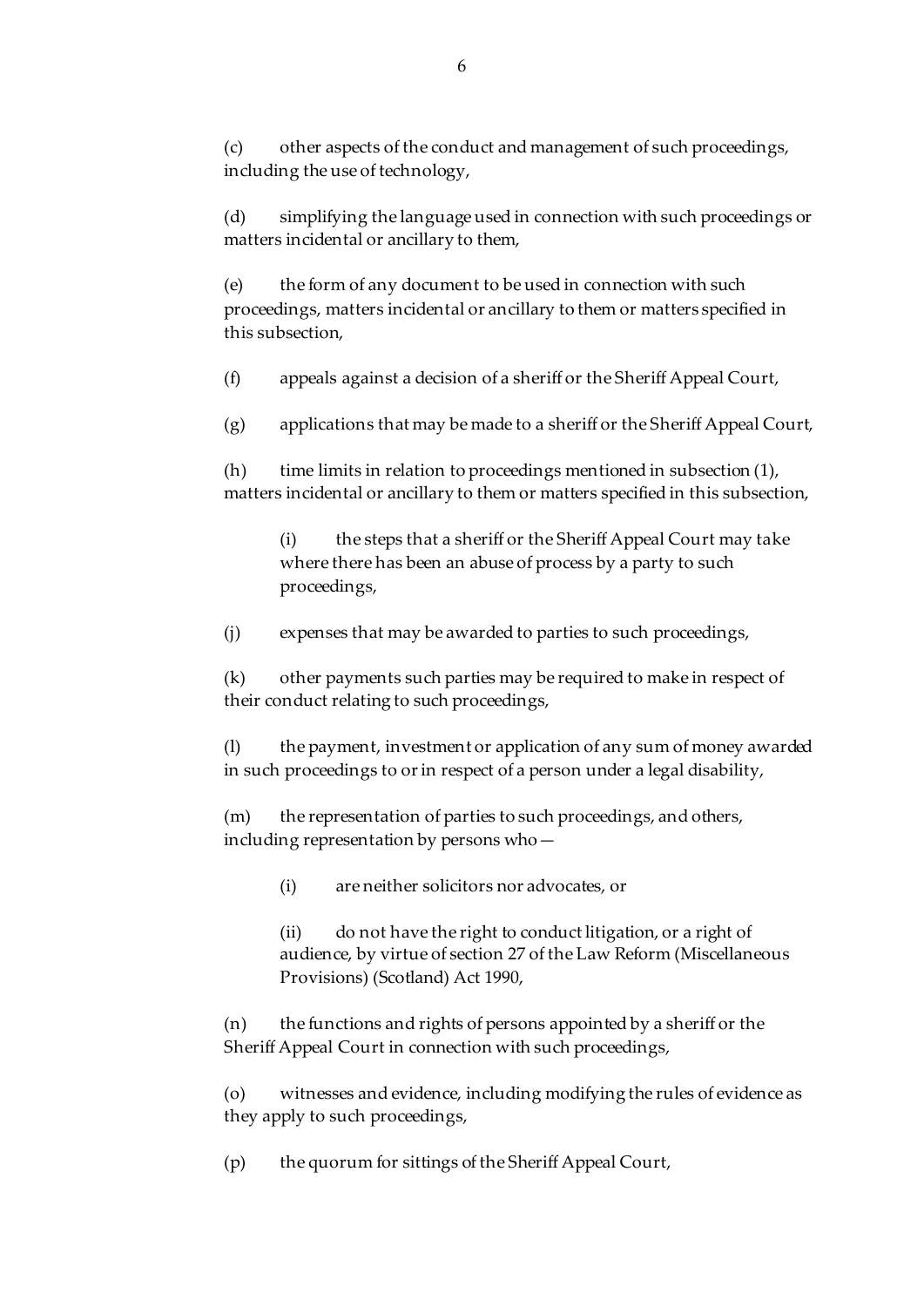(q) determining which Appeal Sheriff is to preside at such sittings where the Court is constituted by more than one Appeal Sheriff,

(r) such other matters as the Court of Session thinks necessary or appropriate for the purposes of carrying out or giving effect to the provisions of any enactment (including this Act) relating to such proceedings or matters incidental or ancillary to them.

(3) Nothing in an act of sederunt under subsection (1) is to derogate from the provisions of sections 72 to 82 (simple procedure).

(4) An act of sederunt under subsection (1) may make—

(a) incidental, supplemental, consequential, transitional, transitory or saving provision,

(b) provision amending, repealing or revoking any enactment (including any provision of this Act) relating to matters with respect to which an act of sederunt under subsection (1) may be made,

(c) different provision for different purposes.

(5) Before making an act of sederunt under subsection (1) with respect to any matter, the Court of Session must—

(a) consult the Scottish Civil Justice Council, and

(b) take into consideration any views expressed by the Council with respect to that matter.

(6) Subsection (5) does not apply in relation to an act of sederunt that embodies, with or without modifications, draft rules submitted by the Scottish Civil Justice Council to the Court of Session.

(7) This section is without prejudice to  $-$ 

(a) any enactment that enables the Court of Session to make rules (by act of sederunt or otherwise) regulating the practice and procedure to be followed in proceedings to which this section applies, or

(b) the inherent powers of a sheriff or the Sheriff Appeal Court."

[4] I do not intend to repeat the submissions in *Finnegan* and *Donnelly* in full but instead

will attempt to summarise them. The claimant in these two cases accepted that where

postal service has apparently been successful in that there has been no returned citation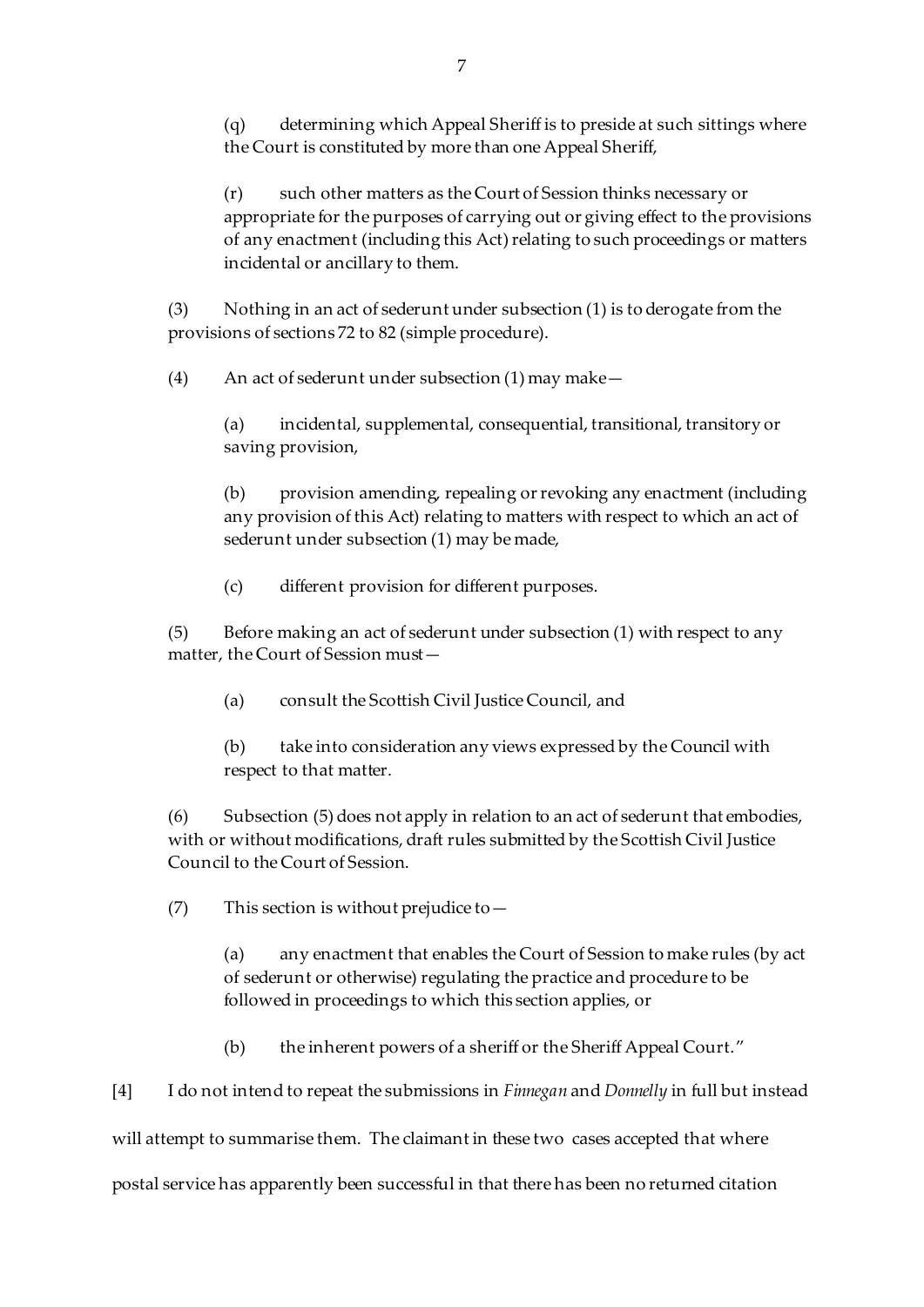envelope, re-service will still be required where the Track and Trace system confirms that postal service was not in fact successful (see paragraph 13 in *Donnelly*). Indeed the claimant accepted in that case that it may be appropriate for the sheriff clerk's office to carry out its own check of the Track and Trace system if this has not been supplied to the court to check whether service has been successful as this might sometimes reveal that apparently good service has not been successful. Reference was made to the Rules and in particular rule 18.2(4) of the Simple Procedure Rules 2016 ("the Rules")which provide as follows: "After formally serving a document, a Confirmation of Formal Service must be completed and any evidence of delivery attached to it**.** "

[5] The claimant's position was that whilst evidence of delivery has to be attached if it is available there is no need to do so as an essential part of confirmation of service. It was submitted on behalf of the claimant that Track and Trace was operated by a private company and was not subject to any proper court regulation or scrutiny. It was further submitted that the Rules did not rely on Track and Trace for proof of service but relied primarily upon returned citations and on a presumption of delivery.

[6] It was further submitted that this followed from a longstanding presumption in Scots Law that the "Recorded Delivery certificate" and solicitor's execution of service amounted to proper evidence of delivery.

[7] Additionally it was stated that Track and Trace was not referred to at all in the Rules and that this was a deliberate omission and it has also stated that the claimant's solicitors had themselves found the Track and Trace system to be "useful" but "very unreliable".

[8] The claimant's solicitors also stated that they had recently carried out a check on approximately 700-1,000 cases to try and ascertain the accuracy of the Track and Trace system and that in 18% of the cases where it was stated that service was unsuccessful they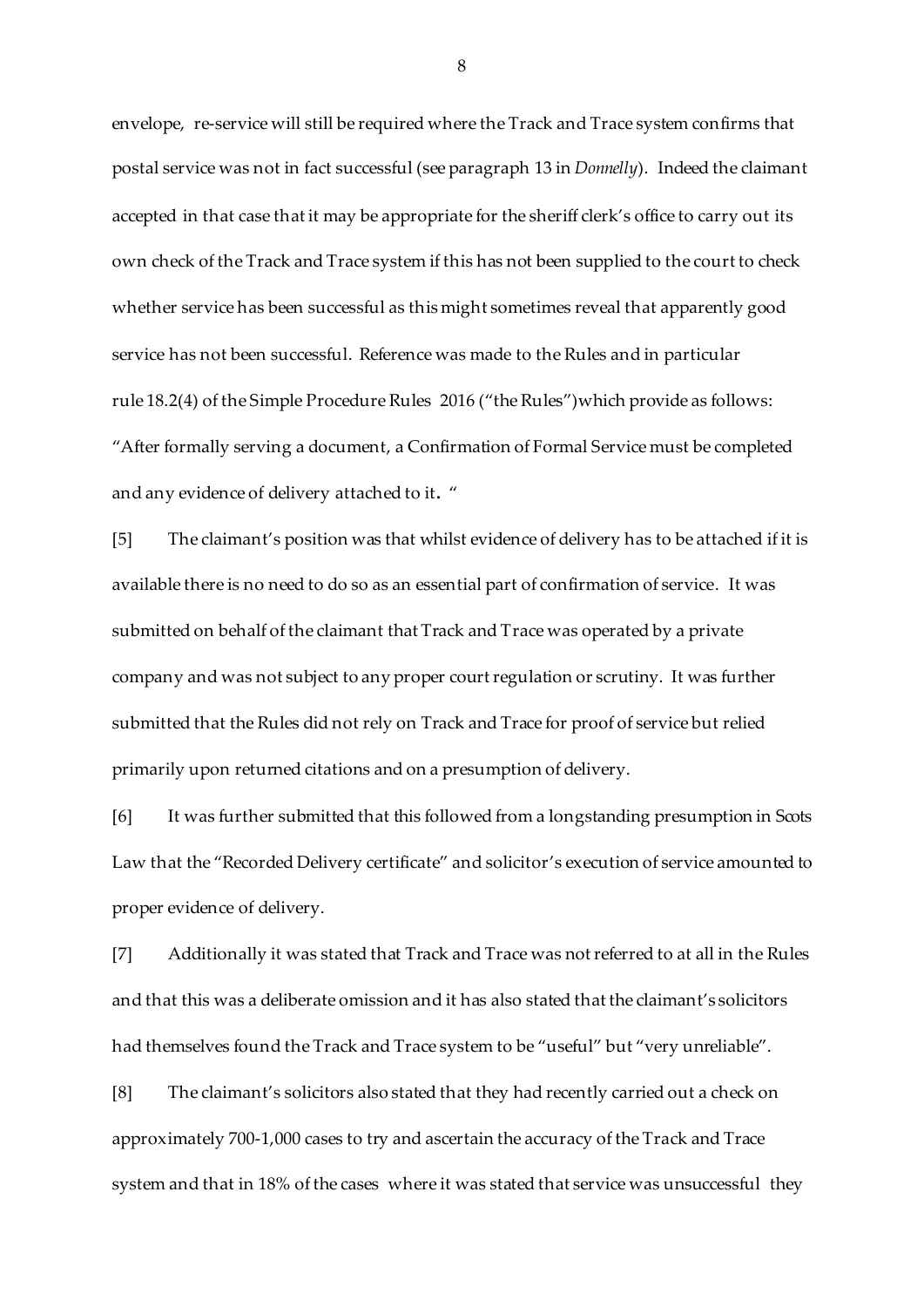had found out from other sources that they had in fact been successfully served. The requirement to re-serve based upon Track and Trace would be expensive. It was further stated that the agents for the claimants were aware that in approximately 20% of cases where Track and Trace recorded that service was successful, service was actually unsuccessful. In these cases the envelope had been returned to court.

[9] It was also stated that the right to recall gave respondents protections against any material prejudice.

[10] The agents also referred to longstanding presumptions in relation to letter which is posted as having been received although it was accepted that this presumption is rebuttable.

[11] It was also stated that there could be issues about who should pay the expenses of the service by sheriff officer were it to be ascertained that in fact service had been properly effected in the first place.

[12] The sheriff in *Donnelly* referred to *McPhail in Sheriff Court Practice* at 6.20 where it is stated:

"Where the letter is posted and not returned, the posting constitutes a legal and valid citation, unless the defender proves that the letter was not left or tendered at his known residence or place of business, or at his last known address if it continues to be his legal domicile or proper place of citation."

He observed that this would mean that simple procedure actions had stricter requirements

to service than ordinary cause actions.

[13] Similar although briefer submissions were made in the case of *Finnegan*.

#### Submissions For Claimant

[14] The claimant's agent adopted the submissions made in these cases and the decisions.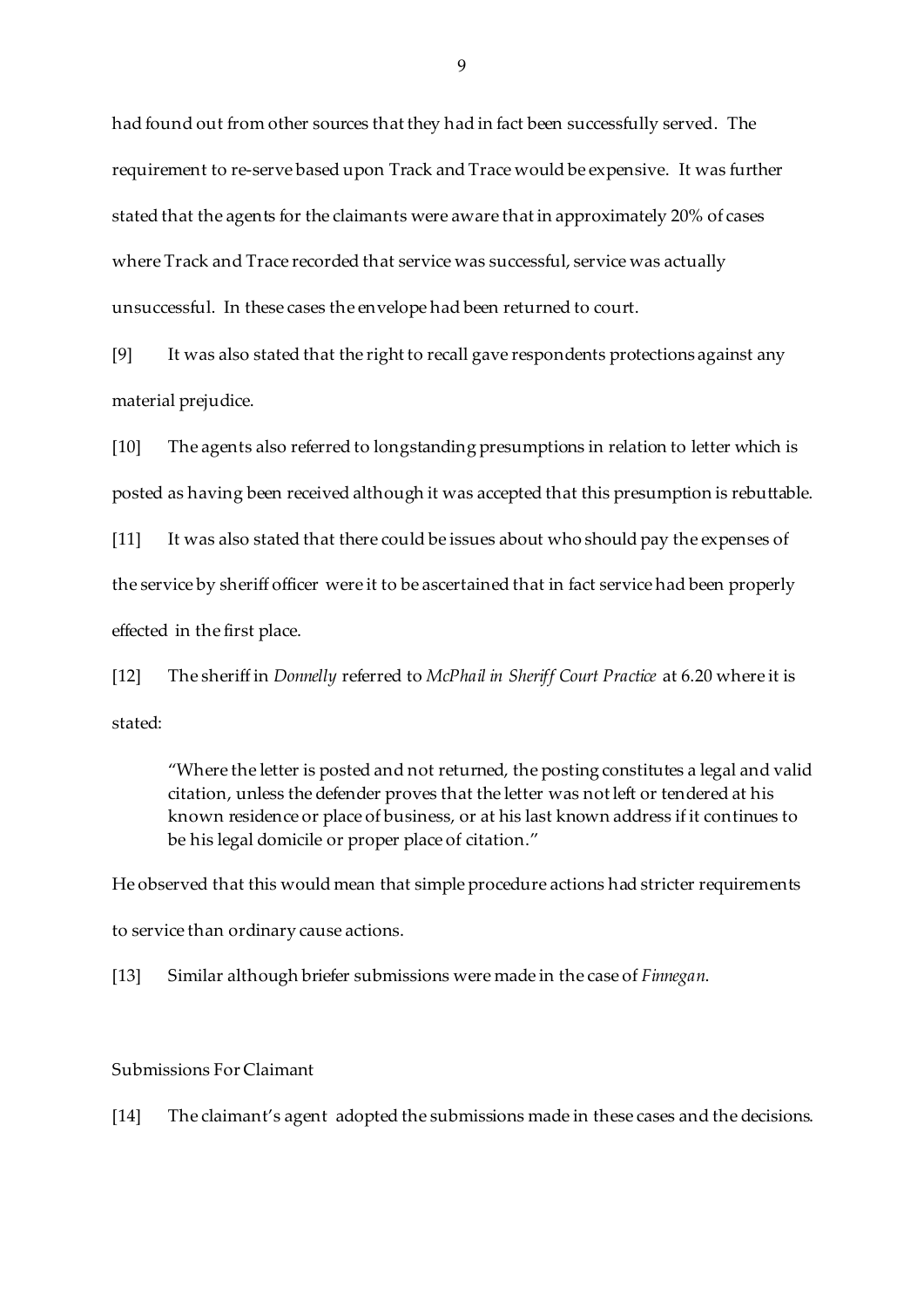[15] He also pointed out that in a number of cases in which actions by these agents had been dismissed by this court, an application for recall had been granted by the court without the court insisting upon a Track and Trace receipt.

[16] Supplementary written submissions were also lodged on behalf of the claimant stating that Stranraer, Dunoon and Edinburgh Sheriff Court have accepted the claimant's agents' position and reference was made to a sheriff clerk who had referred to Track and Trace being unreliable.

#### **The decisions in** *Donnelly* **and** *Finnegan*

[17] The decisions in these cases constitute part of the claimant's submissions and I will turn to the reasoning contained in these two cases.

[18] In *Donnelly* the sheriff pointed out that the scheme for service of the claim form involves the use of Recorded Delivery in an envelope which is designed to ensure that it is returned to the sheriff clerk if it has not been delivered. Where the claim form has been successfully delivered the person who has served the form has to lodge a form confirming that they have posted the claim form and in addition they are asked to attach "any evidence of delivery". He suggests that the evidence of delivery provided by the signed for postal service would be a copy of the Track and Trace entry showing that the envelope was delivered and signed for.

[19] The sheriff continued by pointing out that where a citation envelope has not been delivered the Royal Mail usually returns the envelope to the sheriff clerk with reasons for non-delivery marked on it eg "addressee gone away" or "not known at this address" or "not called for". I would incidentally point out at this stage that "not called for" is itself a breach of what appears on the envelope which is to the effect that if delivery cannot be made it is to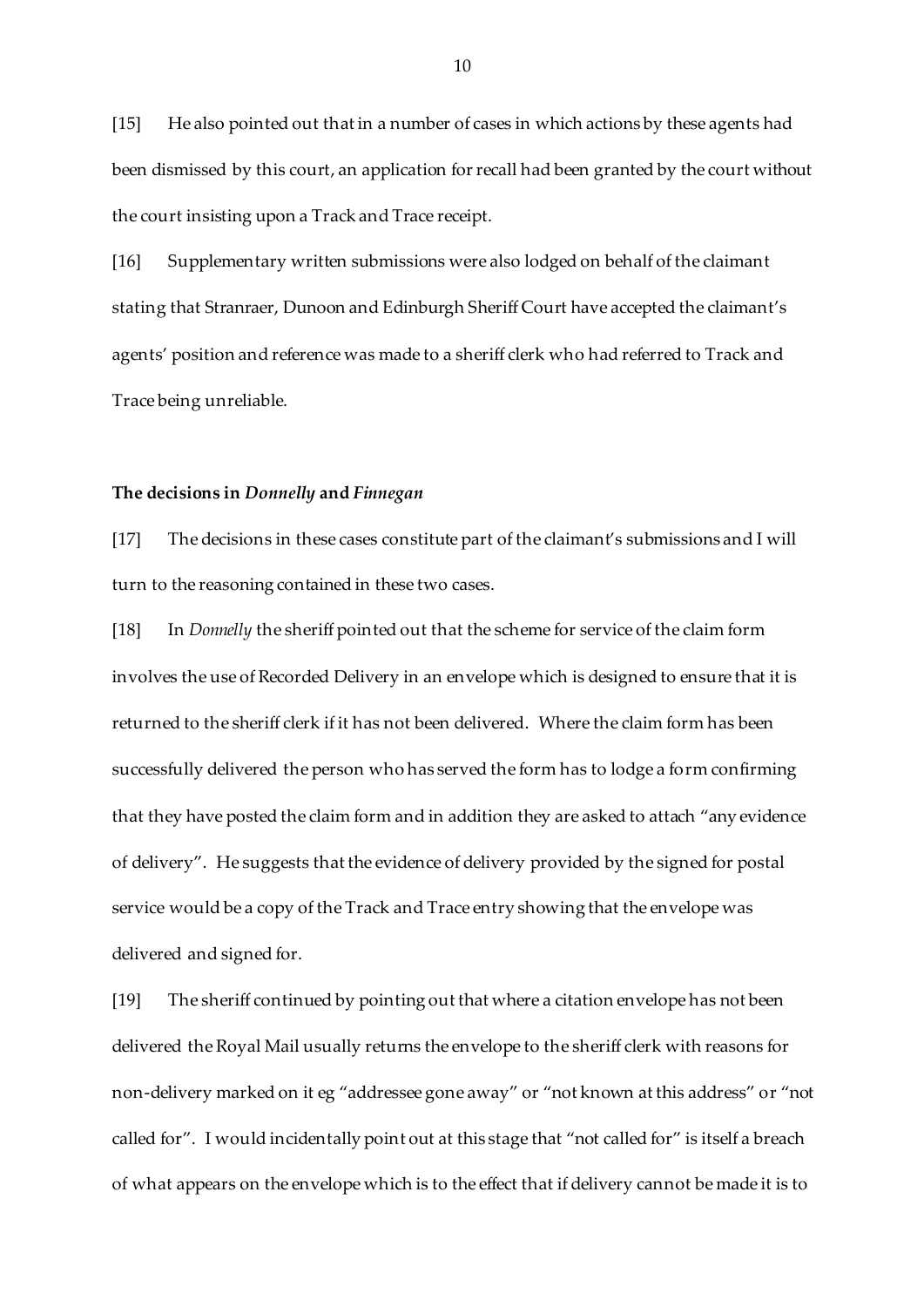be returned immediately. "Not called for" means that the Royal Mail has taken it back to the sorting office, put a card through the door and waited for the occupant to come and uplift the envelope. If delivery is unsuccessful then depending upon the reason for this a second attempt at postal service can usually be made.

[20] In *Donnelly* the sheriff stated:

"It is possible to read the Rules as requiring confirmation by modern technology of the fact that delivery has been made, namely confirmation by means of the online Track and Trace service."

[21] The sheriff indicated that he found the submissions made on behalf of the claimants to be "persuasive" but in addition these were strengthened by the fact that to require postal service by Track and Trace in every case would turn postal service into a more stringent service than other forms of service eg sheriff officers can leave something in the hands of a resident or indeed if that is unsuccessful delivering to a residential address by depositing it at the person's home. He was also of the view that insisting on proof of delivery by Track and Trace would mean that the requirements in simple procedure would be more stringent than in relation to ordinary cause actions where proof of posting is sufficient.

[22] The sheriff considered that the matter was put beyond doubt by section 3 of the Citation Amendment (Scotland) Act 1882.

"In any civil action … any summons or warrant of citation of a person … or warrant of service or judicial intimation, may be executed in Scotland by an officer of the court … or by an enrolled law agent, by sending to the known residents or place of business of the person upon whom such summons, warrant or judicial intimation is to be served, or to his last known address … a registered letter by post containing the copy of the summons, warrant or judicial intimation … and such posting shall constitute a legal and valid citation, unless the person cited shall prove that such letter was not left or tendered at his known residence or place of business …".

[23] The sheriff clearly explained why Recorded Delivery could come within the definition of posting by "a registered letter".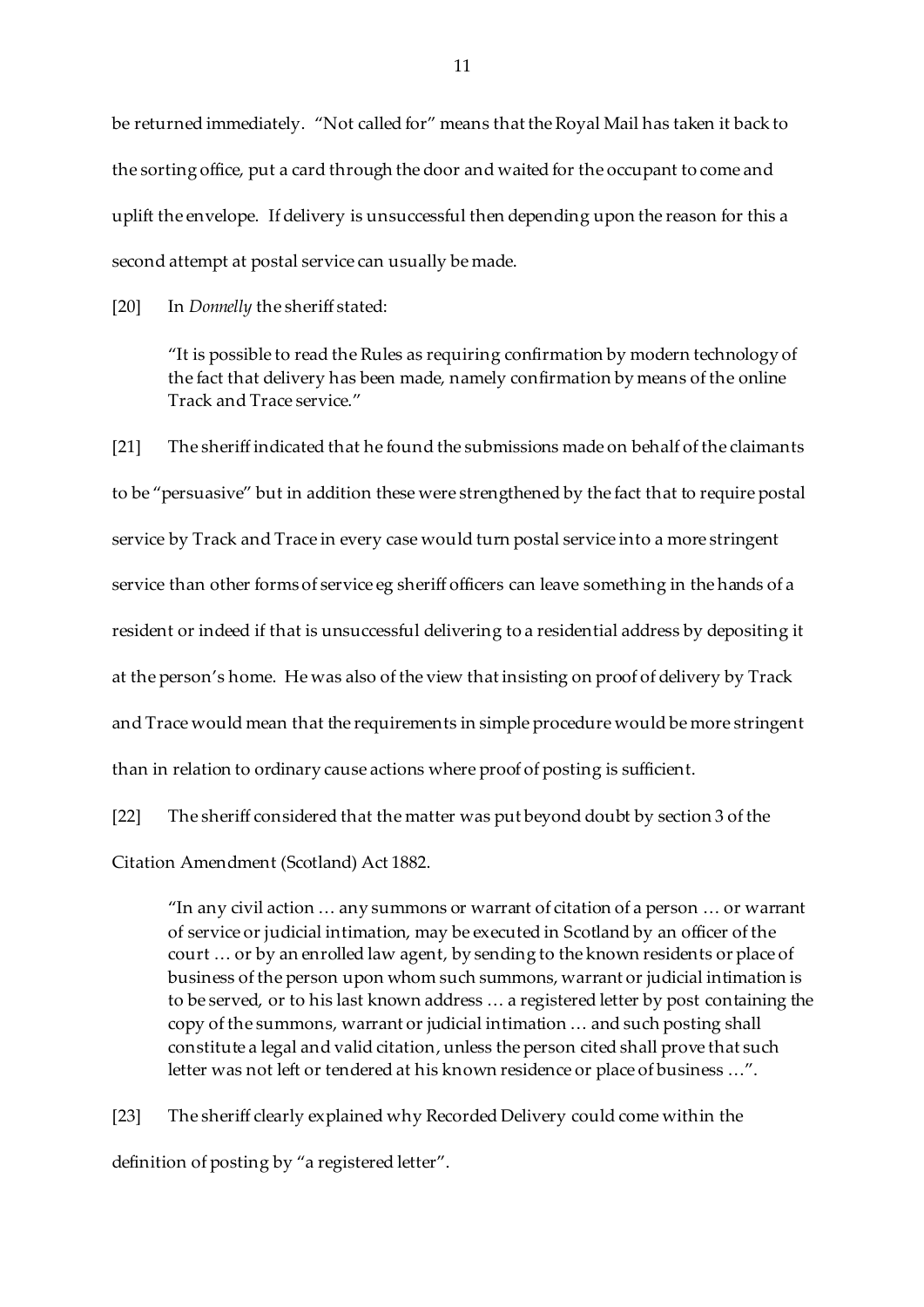[24] He was of the view that the Rules could not directly contradict the 1882 Act but instead provide a scheme for service of the claim form and suggested that even if the Rules were to be read as contradicting the Act it would surely be the case that the Act of Parliament would prevail.

[25] The sheriff also referred to the *Interpretation and Legislative Reform (Scotland) Act 2010* and to *section 26* which in essence provides for a presumption that where a document is sent to the proper address of the person it is to be taken to have been received 48 hours after it is sent unless the contrary is shown.

[26] He was of the view that the *2010 Act* did not repeal the *1882 Act* and has to be read in conjunction with it.

[27] He opined that for the various reasons he had set out that the drafters of the Rules did not intend to alter the longstanding rule that the posting of a judicial citation in a registered letter, or its modern equivalent constitutes a legal and valid citation. He stated that "The conduct of business in the courts would be seriously hampered if proof of delivery had to be provided in every undefended case".

[28] In *Finnegan* the sheriff referred to the principles of simple procedure at rule 1.2 requiring cases to be resolved as quickly as possible with the least expense to parties and the courts and that the procedure was to be as informal as possible and that parties should only have to come to court when it is necessary to progress or resolve their dispute.

[29] She referred to part 18 of the Rules as setting out "simple and straightforward rules" for service.

[30] Her view was that although a delivery receipt "may" be lodged in process as evidence of delivery there was no requirement to do so. She referred to rule 18.2(4) making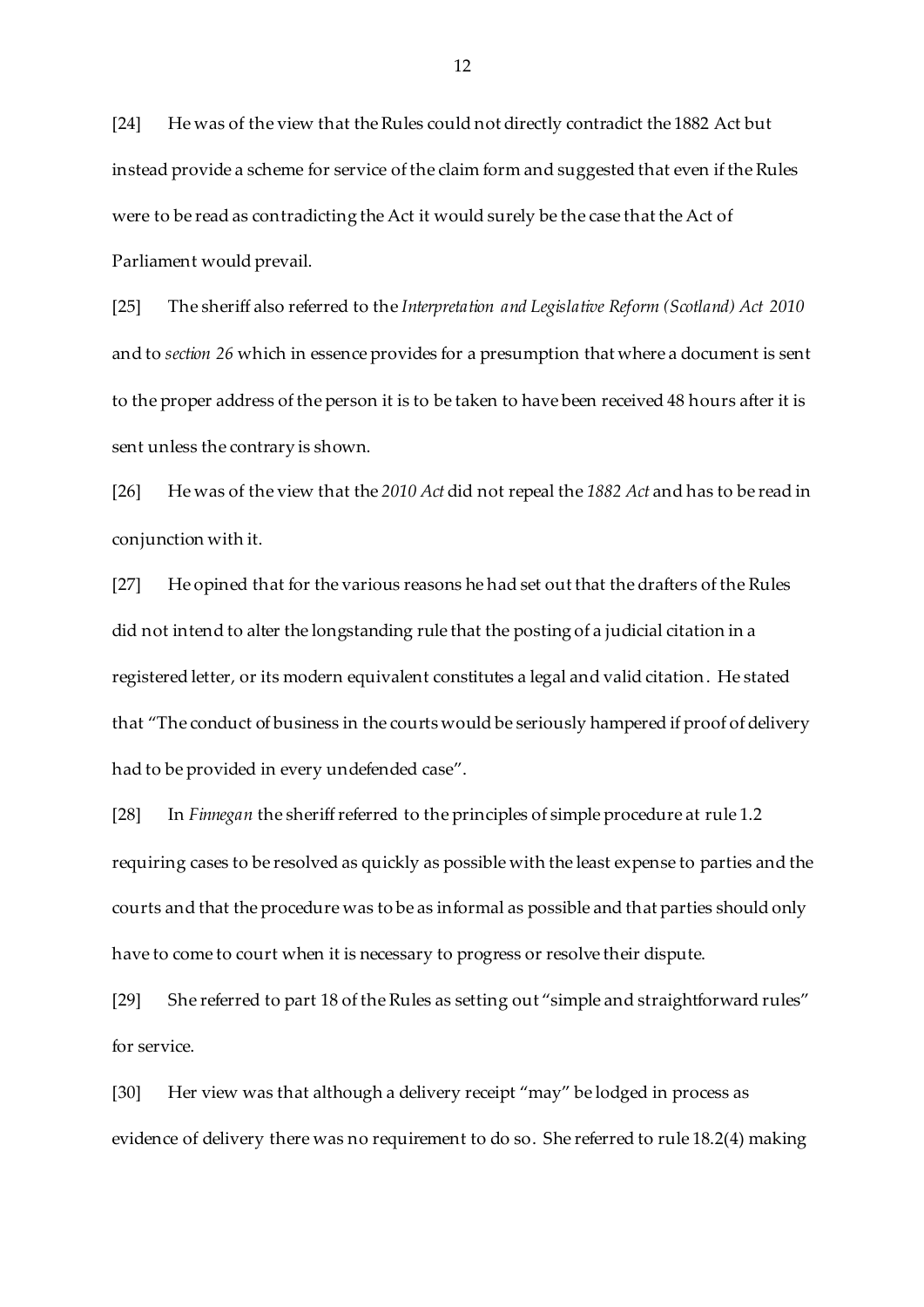no reference to a particular form of evidence of delivery and whilst a party holding a delivery receipt should lodge that the absence of a delivery receipt is not fatal.

[31] She referred to there being a rebuttable presumption in Scots law that a letter which was posted was received based on common law and statute.

[32] The sheriff in that case was therefore of the view that completion of the form 6C (the confirmation of service form) together with proof of Recorded Delivery posting creates a rebuttable presumption that formal service has been effective without the need for a delivery receipt.

[33] She concluded matters by pointing out that the Rules provide that if service by post "has not worked" then service by sheriff officer is appropriate. She stated that the court will be informed by the return of the document to the sheriff clerk and that an interpretation of the Rules as requiring service by sheriff officer whenever a delivery receipt has not been lodged would create "unnecessary delay, expense and administrative burden."

#### **Discussion and decision**

[34] One of the difficulties I have with this case, and I consider it would also have been something of a problem for my colleagues who gave judgments in the earlier cases, is that no contrary argument was provided. That said I do have some doubts about a number of the points put forward in the submissions by the claimant's agent and respectfully disagree with certain points made in the earlier cases I have referred to.

[35] Turning to a number of the submissions made, I found the claimant's position on Track and Trace and its efficacy to be somewhat contradictory at times, e.g. accepting that Track and Trace may confirm no service when there has been no returned envelope and suggesting it might be appropriate for the sheriff clerk's office to carry out its own check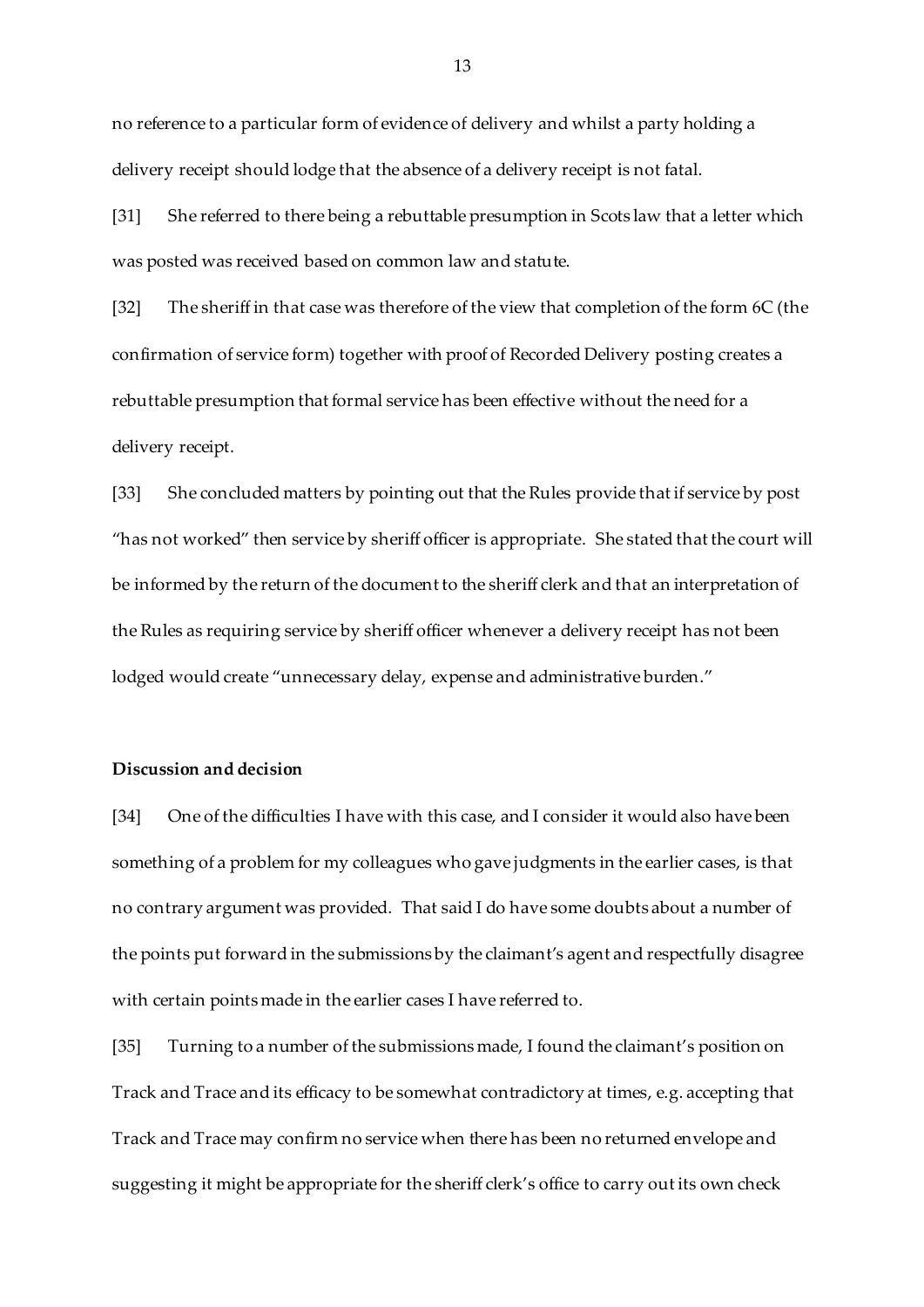whilst criticising it both for accuracy and for being run by a private company. Apart from the implication that Track and Trace can clearly be useful despite the criticisms made, how does that reconcile with the assertion that service without a returned citation is sufficient? The position that Track and Trace is operated by a private company seems to be irrelevant not least since it is the same private company which is responsible for delivering the mail. I accept that Track and Trace is not specifically mentioned in the Rules but they do contain the additional clause about evidence of delivery.

[36] I also accept there has been a longstanding presumption of delivery in Scots Law where something is proved to have been sent, but presumptions are rebuttable and, as I mention later, postal deliveries are not what they once were. In any event I suspect part of that presumption was pragmatic since as far as I am aware, until Track and Trace and the internet there was no speedy way to prove delivery.

[37] I am not really able to comment on the anecdotal evidence of the claimants regarding the reliability of Track and Trace other than to say my experience is completely different and I have used the service over the years. The claimants also referred to a sheriff clerk who had referred to the service as being unreliable. The clerk in question informed me that the only issue was that occasionally when returned citations are sent to the court the court employee in question who signs for them is shown as having signed for the document in question. However in that situation there should invariably be a record of the returned citation with the Court.

[38] I should also mention that in a recent application for recall in a case by the claimant, in which there had been no returned citation of the service copy claim form, the respondent was clear that she had never received the claim form. She was completely credible and indeed made a payment proposal once she became aware of the proceedings. Few do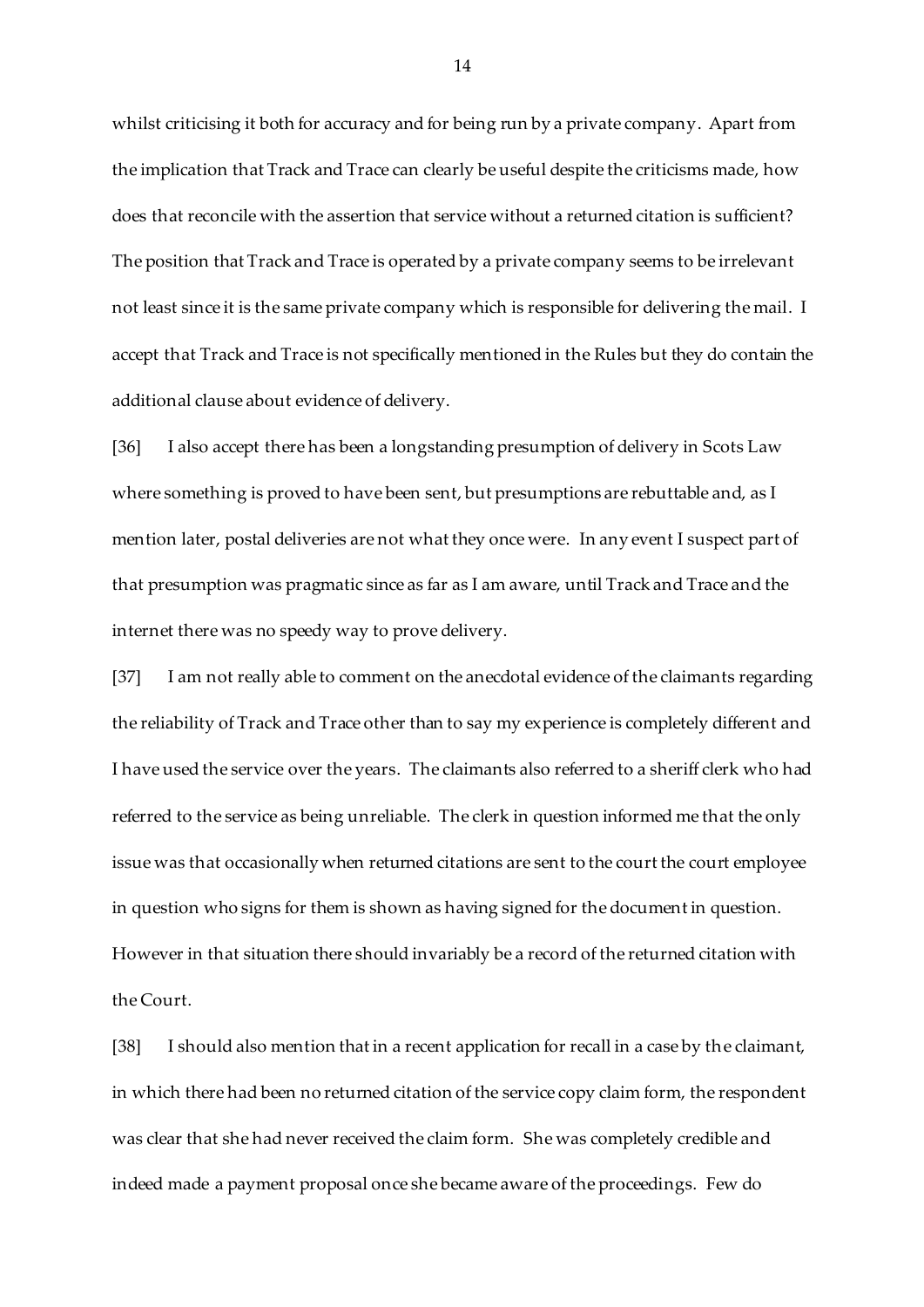actually respond to claims from these claimants and it is therefore unclear how widespread the problem is.

[39] I do not accept that respondents are protected from any defect in service by recall procedure. Firstly that leaves the sheriff with a discretion and perhaps more materially since only one application is permitted for recall by a party the party in that scenario has little or no protection against say an error resulting in decree passing for a second time.

[40] The issue was also raised about who was to pay expenses were it to be found service had been effected properly in the first place. I do not consider that is a major issue. As was mentioned in *Donnelly*, presumably based upon the claimants' submissions, postal service will be attempted twice. It would only be after two apparently unsuccessful services that this would come into play. In any event things like this are a consequence of litigation.

[41] The submission that applications for recall have been granted in this court without a Track and Trace receipt appears to me to be irrelevant and presumably based upon a misunderstanding of the Rules. Essentially a service copy simple procedure action has to be served. In contrast an application for recall has to be sent. The former involves recorded delivery post or sheriff officer service by solicitor, sheriff clerk or sheriff officer whilst the latter can be by the above groups but also the party and can be inter alia by  $1$ <sup>st</sup> Class post, email, placed on the portal on the Scottish Courts and Tribunals website or delivered to a document exchange. See Part 6 and 13.6 of the Rules.

[42] Turning to some of the points made by the sheriffs in *Donnelly* and *Finnegan* I do not accept the point that requiring a Track and Trace receipt would be more stringent than service by sheriff officer. In the latter case a visit has to be paid to the house and personal service attempted, which failing upon a resident and then if unsuccessful by leaving it. In that last scenario the sheriff officer has to send a copy of the writ to the defender. It may or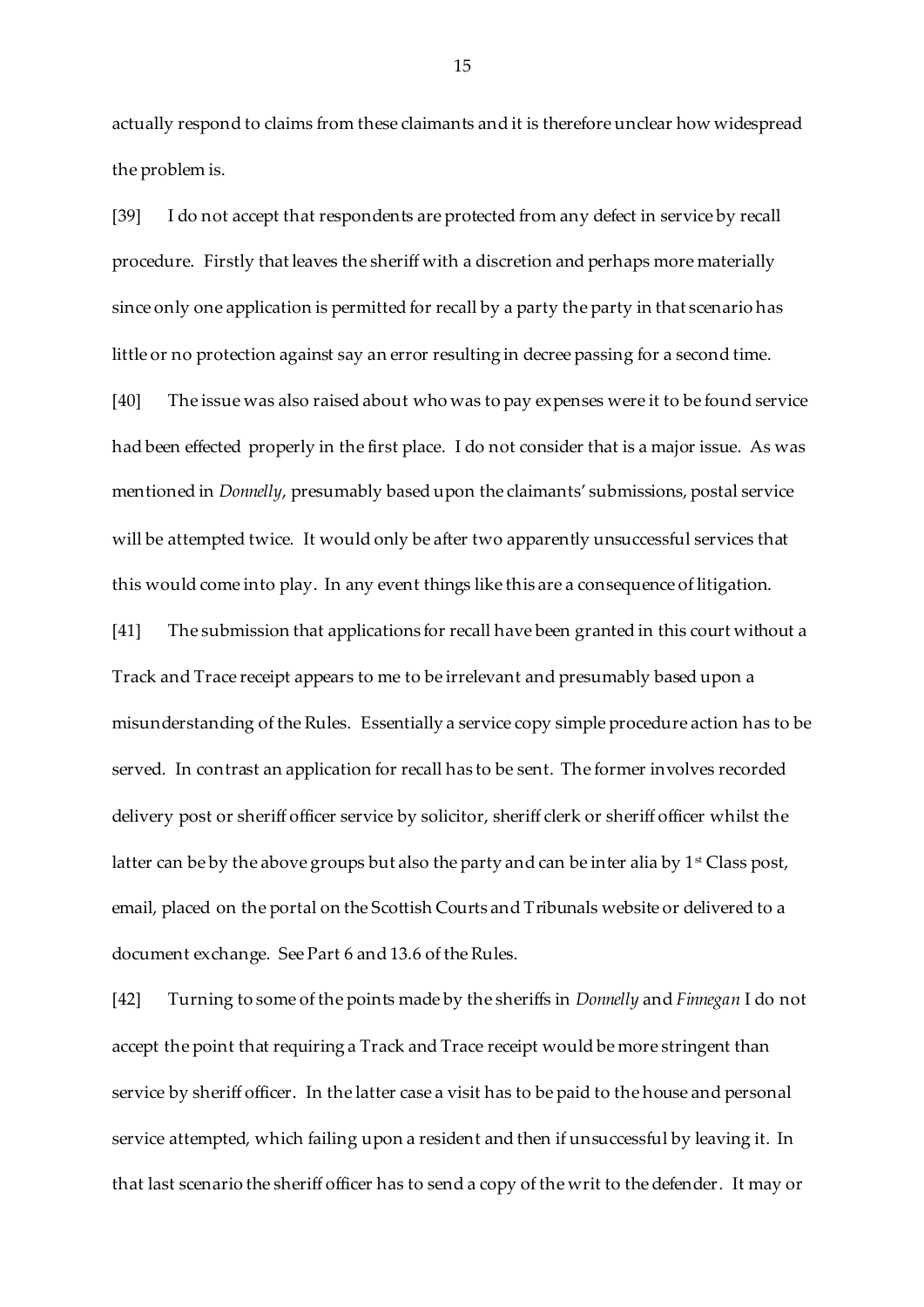may not be the case that requiring Track and Trace is more stringent than ordinary cause procedure but there are numerous rules in both which are quite different.

[43] I respectfully take issue with the suggestion that the Citation Amendment (Scotland) Act 1882 cannot be amended by court rules. Provisions of that Act have been repealed over a number of years by such eg SI 1948/1691 Rule 174b and SI 1965/321 but I do not have to look far for statutory authority for the Rules to be capable of modifying that Act in that the terms of Section 104 of the Courts Reform (Scotland) Act specifically provide for the making of these rules and for "amending, repealing or revoking any enactment." In these circumstances I do consider the Rules can and have modified the 1882 Act by providing for evidence of delivery to be lodged whatever view is taken of the meaning of rule 18.2(4) to which I will turn. Before I do so I should say I fully accept the position taken that recorded delivery post can be substituted for registered post as explained clearly in *Donnelly*.

[44] Rule 18.2(4) provides that: "After formally serving a document, a Confirmation of Formal Service must be completed and any evidence of delivery attached to it." I note that in the both *Donnelly* and *Finnegan* the view was that this provision should be treated as only applying where the evidence is physically in the sender's hands as opposed to easily obtainable. I have considered the interpretation but the term is "any evidence" and not "any evidence physically in the sender's possession." It is difficult to imagine that there will normally be any evidence of delivery which will be available other than what appears on the Track and Trace website. Indeed that seems to have been conceded by the agents. It is easily available. The mechanics are simply going onto the Track and Trace website and inserting the number contained on the postal slip. Accordingly it appears to me that this is evidence which is accessible, can be obtained in seconds and costs nothing. Further the provision would be strange were it to be left entirely to the discretion of a sender as to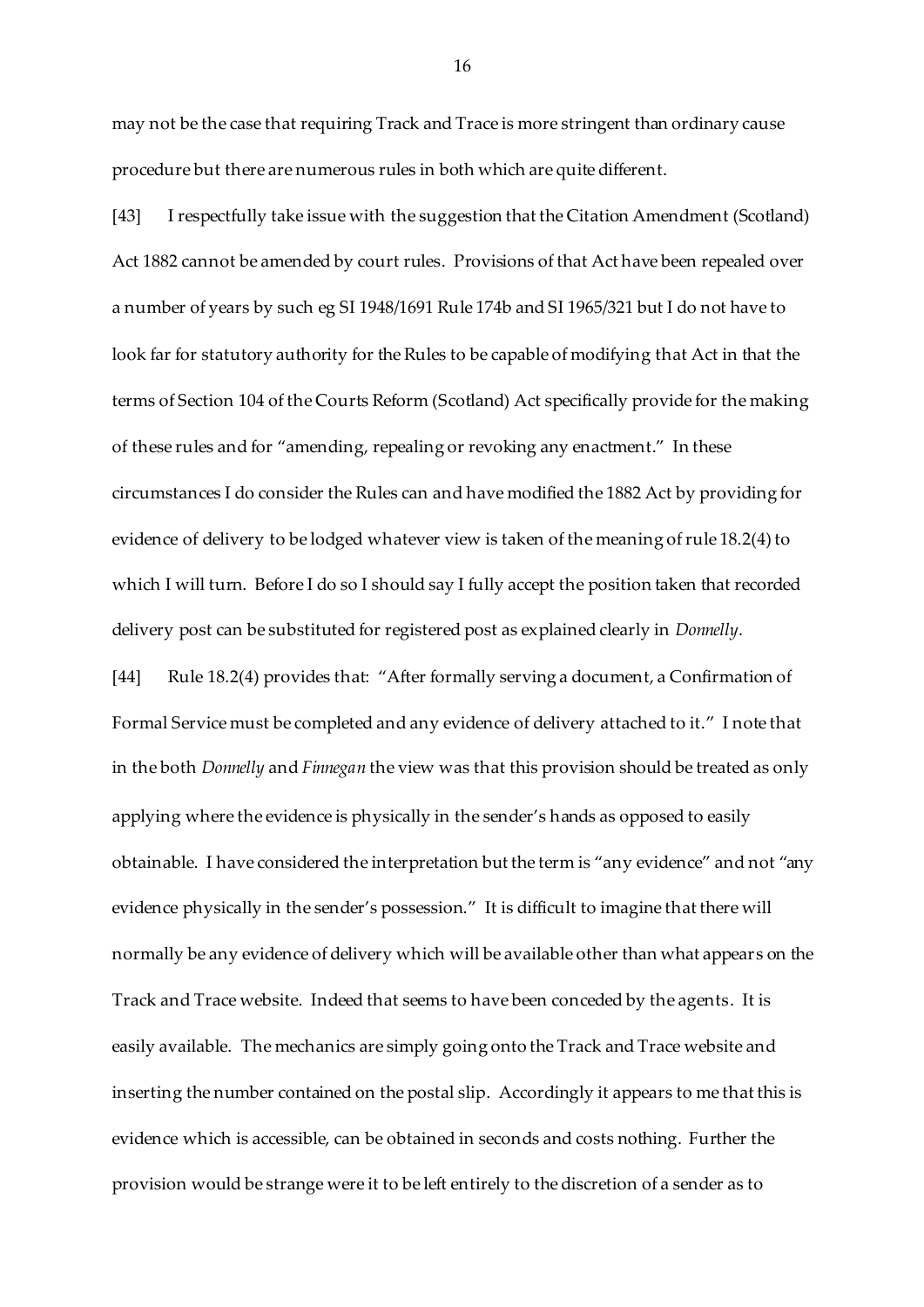whether that sender obtained the evidence. Evidence of delivery is of course different from evidence of service and this rule in my view is clear in its terms. It is not simply something he has possession of but includes whatever is reasonably accessible to him. I do not accept a gloss can be implied in relation to 18.2(4) whereby only evidence in the sender's possession is required.

[45] I also accept that there is a rebuttable presumption in Scots law that a letter which is posted is received as enacted by *section 26 of the Interpretation and Legislative Reform (Scotland) Act.* However my opinion and experience is that over the years that presumption has unfortunately become weaker. Conversations with a senior sheriff clerk from the civil department here lead to the unfortunate conclusion that it is by no means uncommon for citations sent by Recorded Delivery, which have not been delivered, to take six weeks or longer before being returned. However lest this be an experience which is exclusive to this court it is also noted that service updates in respect of the Royal Mail have shown that at one point during the week of 21 January almost 80 postcodes across the country were experiencing long delays in receiving their post. (See The Times 21 January 2022) resulting in a possible investigation of Ofcom. In 2020 Ofcom fined Royal Mail £1.5 million after it failed to meet certain delivery targets. Accordingly it seems to me that however much the presumption exists in reality it is regularly rebutted. That said the presumption is of no consequence unless or until a party has lodged what is required by the Rules .

[46] I respectfully disagree that the conduct of business in the courts would be seriously hampered if proof of delivery had to be provided in every undefended case. As I have said earlier the process is a simple, cheap and quick one. In my view it gives a degree of protection to litigants on both sides meaning a claimant does not find out months later that the decree taken was in respect of an undelivered action and for a respondent that he does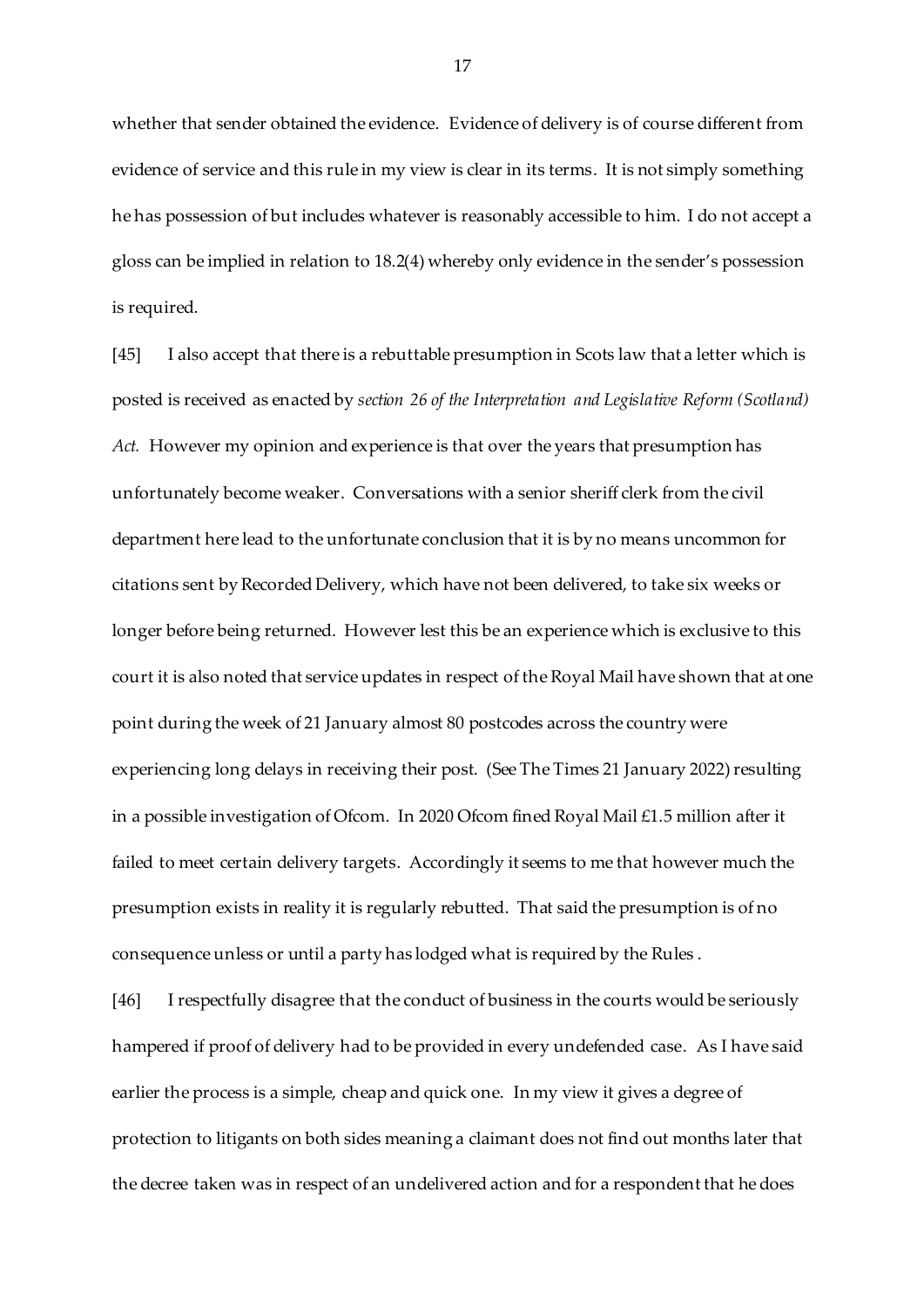not have the stress and loss of opportunity re recall in dealing with a decree in a case about which he has had no notice. Further use of the Track and Trace system can actually assist claimants in that they may find out much more quickly that a claim form has not been delivered rather than awaiting the Royal Mail returning it to the Court and the Court then notifying the claimant's agent. I equally do not accept that service by sheriff officer is required (as suggested in *Finnegan*) whenever a delivery receipt has not been lodged. A party, within reason, can make numerous attempts at postal service before using a sheriff officer depending upon how urgent the matter is considered to be.

[47] I would also diffidently suggest that a sheriff, is entitled to be satisfied regarding service and receipt whatever presumptions may exist and is not simply to grant a decree if he/she has concerns. A sheriff should not simply be a rubber stamp granting decree in all cases whatever doubts there may be regarding receipt or error by a defender/respondent even if everything is ex facie in order. Support for that view is to be found in *Wallace* v *Keltbray Plant Ltd* 2006 SLT 428 in which despite the fact there was evidence of service and delivery the Lord Ordinary refused to grant decree without further steps being taken. She was concerned about an error having been made by the defenders.

[48] In my view much of the claimant's arguments come down to policy arguing matters such as expense and inconvenience. I do not accept these are particularly good arguments even if the only issue were to be one of pragmatism. A fraction of a minute completing the numbering to go on a box on a free website and then printing the result is not something I consider will lead to delay but in my view it will lead to greater certainty for all and less potential injustice.

[49] It is my opinion however that ultimately the issue is whether any evidence of receipt must be lodged standing 18.2(4) of the Rules and I consider that it is required. It is